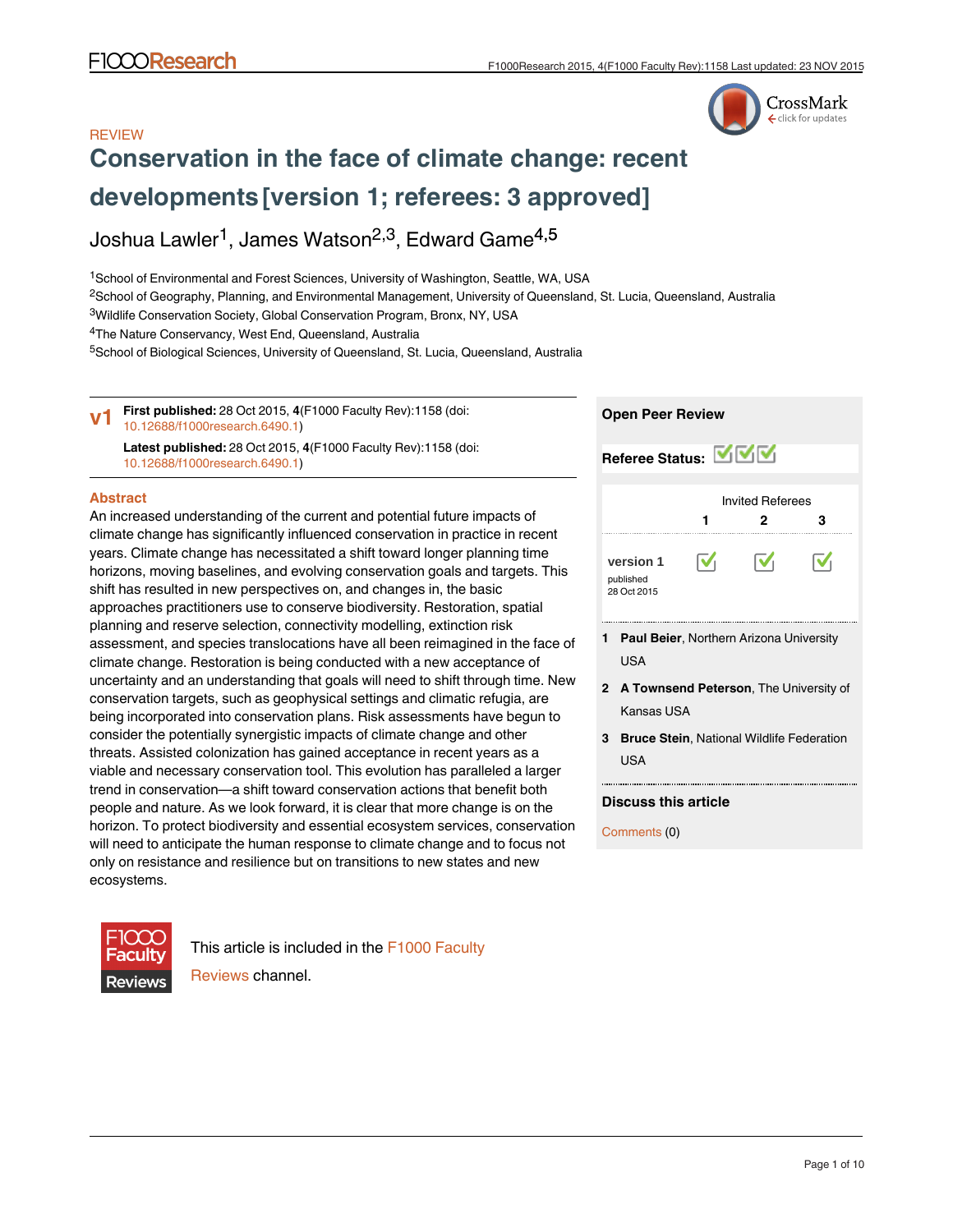**Corresponding author:** Joshua Lawler (jlawler@uw.edu)

**How to cite this article:** Lawler J, Watson J and Game E. **Conservation in the face of climate change: recent developments [version 1; referees: 3 approved]** *F1000Research* 2015, **4**(F1000 Faculty Rev):1158 (doi: [10.12688/f1000research.6490.1](http://dx.doi.org/10.12688/f1000research.6490.1))

**Copyright:** © 2015 Lawler J *et al*. This is an open access article distributed under the terms of the [Creative Commons Attribution Licence](http://creativecommons.org/licenses/by/4.0/), which permits unrestricted use, distribution, and reproduction in any medium, provided the original work is properly cited.

**Grant information:** Joshua J. Lawler thanks the Wilburforce Foundation and the Denman endowment at the University of Washington for funding. *The funders had no role in study design, data collection and analysis, decision to publish, or preparation of the manuscript.*

**Competing interests:** The authors declare that they have no competing interests.

**First published:** 28 Oct 2015, **4**(F1000 Faculty Rev):1158 (doi: [10.12688/f1000research.6490.1](http://dx.doi.org/10.12688/f1000research.6490.1))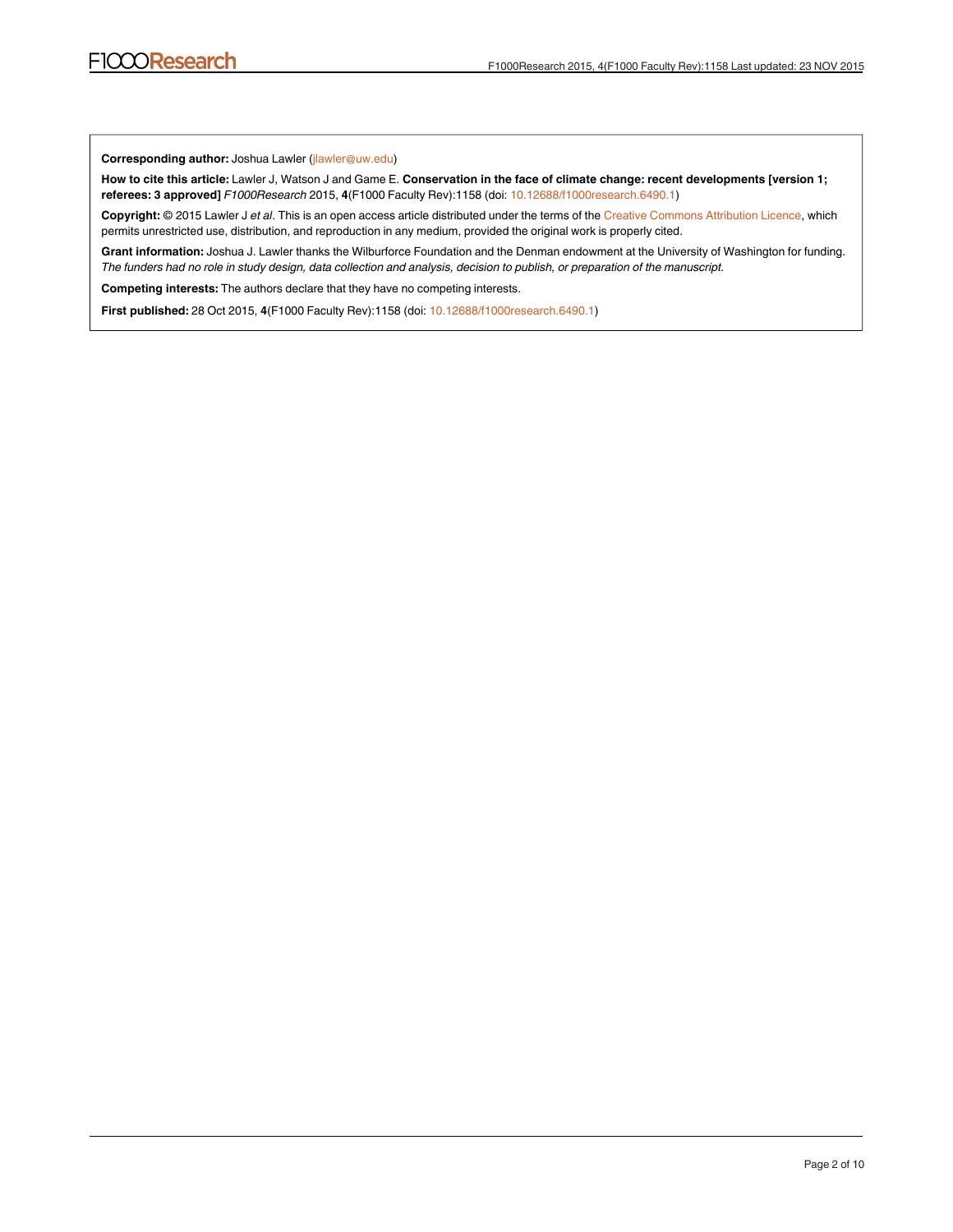#### **Introduction**

Climate change is one of the largest threats to biodiversity and to natural systems in general<sup>[1,2](#page-5-0)</sup>. Recent changes in climate are driving shifts in the timing of ecological events<sup>[3](#page-5-0)</sup>, the distribution of species<sup>[4,5](#page-5-0)</sup>, and the functioning of ecosystems<sup>6</sup>. Models project even greater changes for the future<sup> $7-10$ </sup>.

These climate-driven changes challenge the way the planning and practice of conservation have traditionally been done. Most conservation has been predicated on the fact that the environment is relatively stable over the time frames of management planning (generally less than 50 years). However, projected changes in species distributions and ecosystem functions present obvious challenges to this assumption. Over the last decade, there has been a growing literature on what climate change means for biodiversity $11$ and the implications this has for conservation planning and action<sup>12</sup>. As a consequence, there have been some notable shifts in the way conservation is being conducted, from the goals and structure of conservation organizations to the planning and execution of conservation projects on the ground<sup>12,13</sup>.

Climate change is increasingly integrated into the daily operations of conservation organizations. The anticipated impacts of climate change have driven planners and managers to consider longer time horizons and to anticipate the potentially synergistic effects of climate change and other threats and the need to address them quickly. Likewise, conservation biologists have begun to acknowledge the importance of planning for extreme weather events in addition to slow, long-term climatic change. These shifts have led to new perspectives on, and alterations to, approaches used to conserve biodiversity. Here, we describe some of the more prominent changes in the approaches conservation planners and practitioners have taken to help address the threat of climate change. Some of these approaches, such as restoration and the prioritization of species for conservation actions, have been around for quite some time but needed reframing as a consequence of the likely impacts of climate change. Others, such as assisted colonization, are new twists on old practices and have arisen directly out of the challenges posed by climate change.

# **Changing conservation approaches to address climate change**

### Rethinking restoration

Restoration is one of the basic tools of a conservation practitioner. It has traditionally involved returning a system to its state prior to some disturbance<sup>14</sup>. However, climate change challenges the very nature of restoration based on such a definition<sup>[15](#page-5-0)</sup>. It brings into question the utility of historical benchmarks as restoration targets, the species or seed sources to be used, and the time frame for planning.

Rethinking how restoration efforts are applied in light of climate change has led to shifts in thinking as well as in practice. Most fundamentally, practicing restoration in a changing climate requires embracing uncertainty and accepting that the goals of a project may need to change over time<sup>16</sup>. Instead of relying on historical benchmarks, restoration efforts will likely need to look into the future and anticipate change—perhaps relying on a dynamic reference process that accounts for variability in reference ecosystems $16,17$ . Looking forward will also include rethinking the mix of species to

be planted and potentially focusing on ecosystem function rather than particular assemblages of species. Restoration efforts have begun to make use of the same niche modelling methods that have been used to assess potential species responses to climate change<sup>18</sup>, but there is clear recognition that better models are needed<sup>19</sup>.

Many recent climate-adaptation efforts have involved restoration. Of the projects funded by the Wildlife Conservation Society's Climate Adaptation Fund, at least  $70\%$  have involved restoration<sup>20</sup>. These projects have included riparian restoration to enhance connectivity, coastal restoration to prevent storm damage, forest restoration to reduce fire risk, and prairie restorations to enhance watershed function. In addition to the projects that clearly engage in restoration, several projects are aimed at converting one type of ecosystem to another—not necessarily restoring a historical condition but preparing an ecosystem to function differently in a future climate. An example of this type of project involved converting forested areas to grasslands to facilitate marsh establishment in the face of sea-level rise. Whether such actions are classified as restoration could be debated, but clearly the lessons learned from decades of restoration will be essential to these new types of adaptation projects.

#### Changes in how conservation planning is undertaken

Systematic conservation planning<sup>21</sup> has been used widely around the world to help prioritize conservation efforts, particularly the location of protected areas $22$ . Most conservation planning has been based on "static" representations of biodiversity across a region, an approach that is clearly challenged by climate-driven changes in the distribution of species and communities $23$ . Consequently, substantial thought has been put into how best to incorporate climate change into the conservation-planning process.

The cornerstone of initial approaches to integrate climate change into conservation planning was the use of correlative niche models to predict future distributions of species and ensure that these were adequately represented by present-day conservation efforts. The more sophisticated niche-based planning efforts included the ability of species to track changing habitat conditions through space and time $24,25$  and consideration of uncertainties in predicted distributions<sup>26,27</sup>. Climate, however, is only one of many factors determining the distributions of species, and the relationship is complex, uncertain, and in many cases evolving<sup>28</sup>. The magnitude of these ecological uncertainties compounded by the uncertainties associated with climate predictions<sup>29</sup> led to calls to integrate climate change into planning using approaches that were more robust to uncertainty in predicted climate impacts $30-32$ .

An approach to planning that has gained some traction for conservation in a dynamic climate involves conserving the underlying geophysical variation in a region, also referred to as "conserving nature's stage"<sup>33</sup>. The rationale for this approach is that, theoretically, there should be a strong relationship between species distributions and geophysical settings (for example, elevation and geology) $34$  such that conserving representative examples of geophysical settings will protect representative ecological communities under both current and future climates $35$ . A similar approach that focuses on current and known patterns in a region emphasizes conserving connectivity between climatically diverse areas<sup>[31,36,37](#page-5-0)</sup>.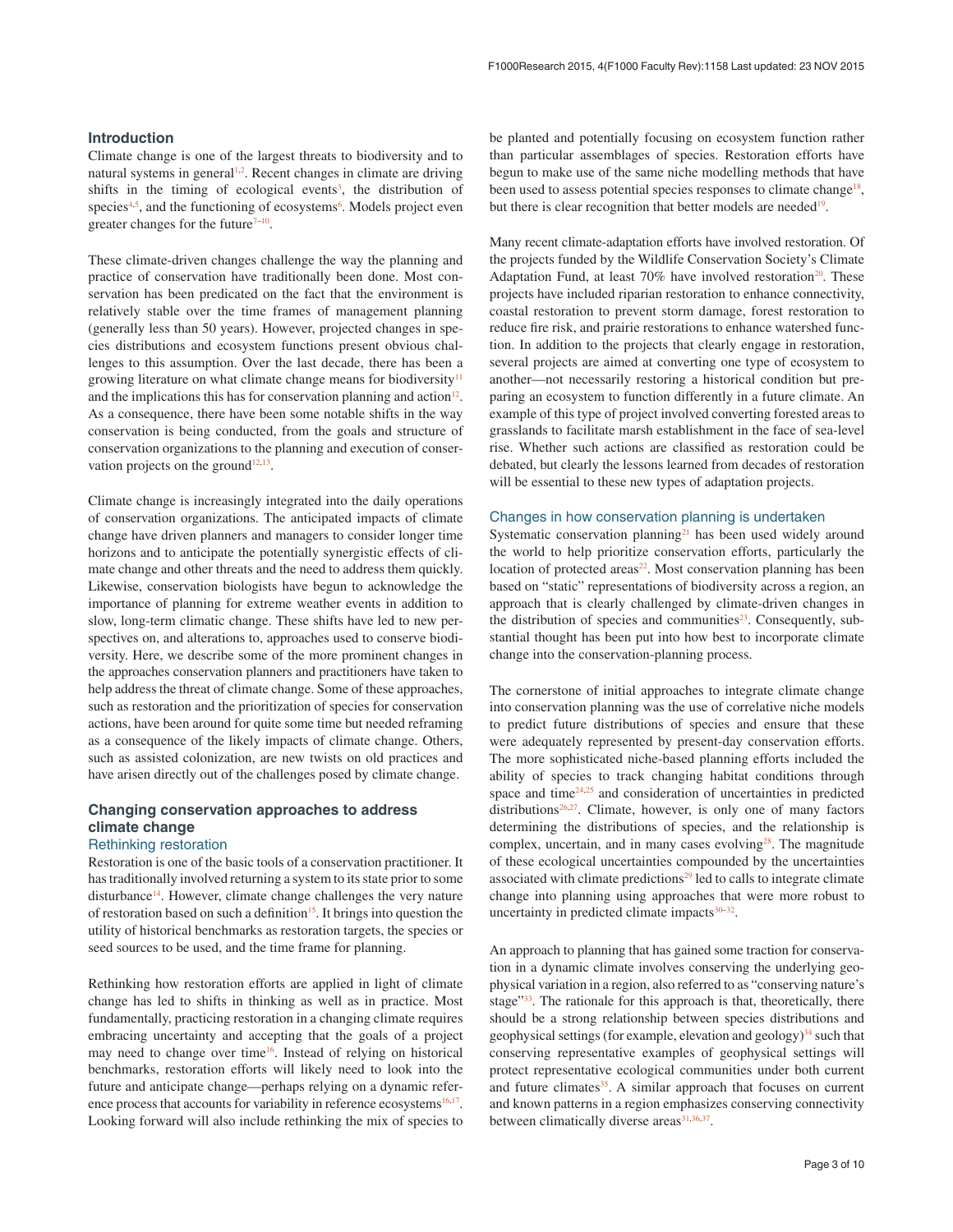#### Increasing connectivity

Increasing the connectivity of landscapes to allow species to move in response to climate change is the most-often cited climate change adaption strategy $38-40$ . Traditionally, connectivity planning has focused on connecting patches of habitat with what amount to linear strips or stepping-stones of more habitat. Although this approach may allow species to move through the landscape, it may do little to facilitate movement into what might become newly suitable habitat. Early attempts to model connectivity expressly for addressing climate change involved projecting shifts in species distributions through time and either identifying overlap of current and future distributions or mapping pathways that tracked those shifting distributions<sup>[41,42](#page-6-0)</sup>. A more mechanistic application of this approach involved mapping potential corridors through climate-driven shifts in suitable levels of snowpack for wolverines in the northwestern United States<sup>43</sup>. Other studies have taken different approaches to identifying important areas for species movement in the face of climate change—approaches that are less reliant on projected future changes in climate and species distributions. Brost and Beier<sup>[44](#page-6-0)</sup> and Beier<sup>45</sup> focused on the geophysical settings mentioned in the previous section, and charted routes across the landscape that either connected similar geophysical setting or linked a diversity of settings. Nuñez and colleagues<sup>46</sup> mapped routes through landscapes that connected slightly warmer patches of intact land to slightly cooler ones with routes that followed gentle temperature gradients and avoided human-impacted landscapes.

Although efforts continue to develop more relevant climateconnectivity methods, the critical question of whether corridors are really needed—or whether there might be other strategies and approaches that would achieve the same result—has been repeatedly raised $37$ . Some argue that the focus on corridors is misguided and that, alternatively, protecting large intact ecosystems should be prioritized $47,48$ . Others have argued that the benefits of increasing the size and number of corridors are fewer than those resulting from simply increasing the amount of protected land, which, if regularly distributed, would increase connectivity $49$ .

#### Assessing extinction risk through the climate change lens

Although a growing wealth of studies predict increased extinction risk for species because of climate change<sup>50,51</sup>, many of these vary enormously in their estimations. It is also increasingly recognized that the predictions of extinction risk do not reflect the number of species that have become vulnerable (or extinct) to date, nor do they match the number identified as threatened because of climate change on the International Union for the Conservation of Nature (IUCN) Red List (only  $10.5\%$  of the 22,176 species)<sup>52</sup>. A fundamental challenge has involved integrating the projections of species niche models (the most-often used tool for assessing the impacts of climate change on species) into the processes of real-world extinction assessments.

Simple measures of population size, geographic range size, and other indicators of current status already used as IUCN Red List criteria are likely to be good predictors of climate change-associated extinction risk<sup>53</sup>. Such IUCN Red List criteria have been used to predict the risk of extinction in the absence of conservation action

and the time lag between assessment and extinction $54,55$ . This time lag amounts to a warning period in which adaptation efforts can be taken to prevent extinction. Although there is a warning period, it is finite and thus delays in developing and implementing conservation plans after a species is identified as being threatened could be costly. Roughly half of listed species are likely to go extinct within 20 years of being listed as critically endangered $54$ .

An additional challenge is that most species risk assessments treat climate change as a problem driven by relatively slow, predictable, and continuous change in environmental conditions and fail to account for other important components of climate change, such as increasing extreme weather and climate events (for example, cyclones, floods, and drought)<sup>56,57</sup>. It is increasingly recognized that the increases in frequencies and intensities of extreme events are critical determinants of patterns of biological diversity and will affect it differently from impacts resulting from steady climate chang[e58](#page-6-0). A good example of this is how climate change will impact bat species: extreme maximum temperature is now considered a critical factor in the vulnerability of bats to climate change<sup>59</sup>, but many studies (for example, [60](#page-6-0)) fail to consider it in projections of species distributions under climate change.

Even though our understanding of which extremes are most important and how they are shifting is limited $61$ , there are good examples of assessments that do account for extremes. Recently, Ameca y Juárez and colleagues $62$  produced a comprehensive analysis of the impacts of cyclones and droughts on terrestrial mammals, one of the few large-scale studies to consider exposure to extreme events. They followed this exposure analysis with an assessment of terrestrial mammal sensitivity to extreme weather and climate events, identifying biological traits that make large terrestrial mammals more susceptible to climate-induced population declines.

Alongside species risk assessments, the assessment of the vulnerability of species to climate change—as well as the climate-related vulnerability of places and natural resources in general—has emerged as an important step in the adaptation process $63$ . As with extinction risk assessments, many different approaches to assessing vulnerability have been proposed (for example, [64\)](#page-6-0), each evaluating some subset or combination of sensitivity, exposure, and adaptive capacity<sup>65</sup>. These vulnerability assessments serve not only to determine which species are likely to be most vulnerable but also to identify the factors that make a species vulnerable and thus potential conservation actions—adaptation measures—that can be taken to reduce vulnerability.

#### Assisted colonization

One of the relatively new tools in the conservation toolbox is assisted colonization—broadly defined by the IUCN as the movement of an organism outside of its native range to avoid extinction of popula-tions due to current or future threats<sup>[66](#page-6-0)</sup>. There are some species, particularly endemics with relatively specific habitat requirements and poor dispersal abilities, that will be unable to move to suitable climates. When these species are threatened with extinction—because of either climate change or some other factor—it may become necessary to move them to prevent their loss.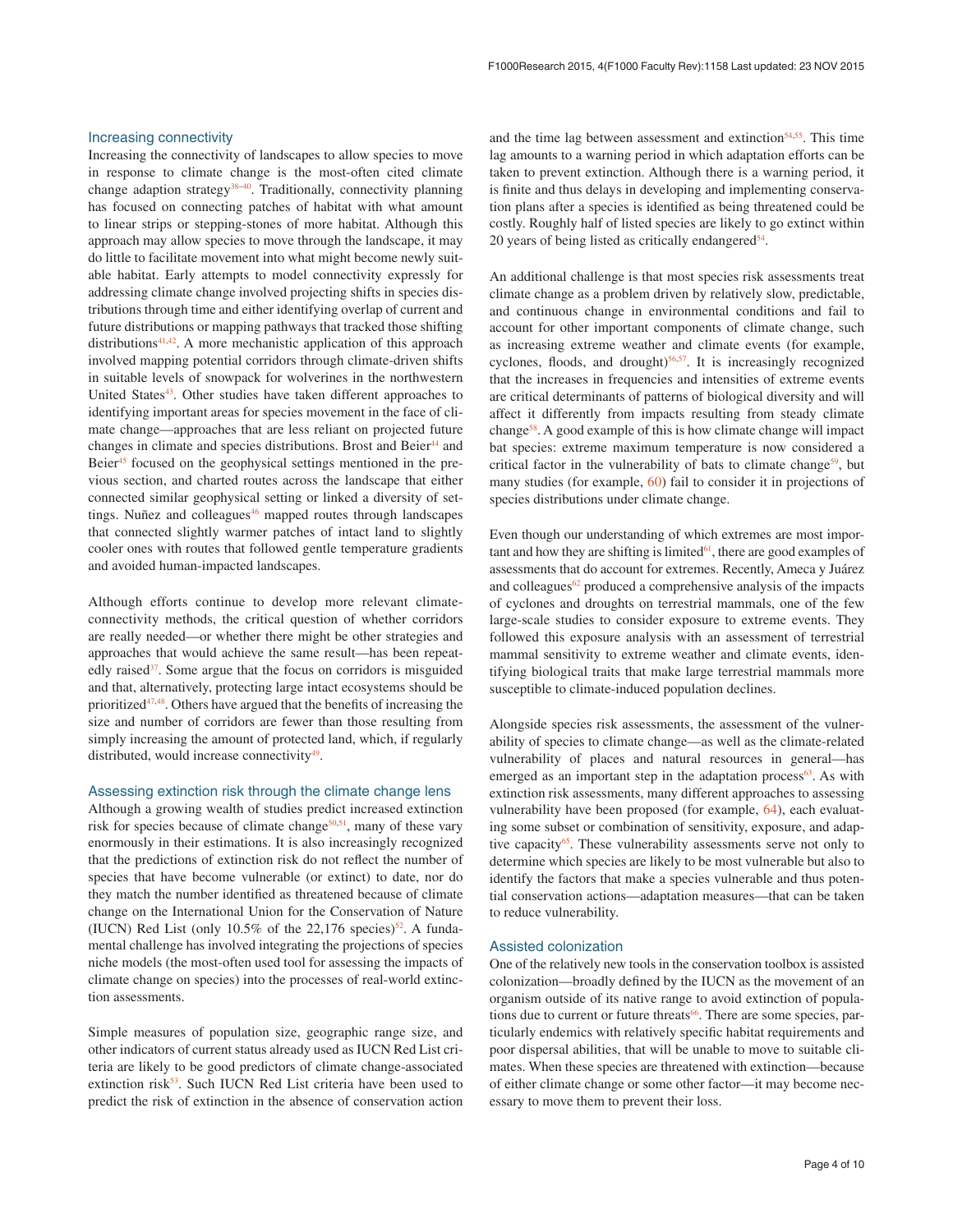The question of whether assisted colonization should even be considered as an option spawned a lively debate $67-72$ . Those opposed to assisted colonization argue that the history of invasive species has taught us that the potential impacts on the ecosystems into which organisms would be moved could be too great<sup>[68](#page-6-0)</sup>. Those in favour of keeping the option of assisted colonization on the table argue that it would likely be necessary for preventing the extinction of certain species $69$ , that the potential impact of translocated species is likely overstated for several reasons $69,71$  (including that the traits of species that will need to be moved are not those traits generally associated with invasive species $^{73}$ ), and that the amount of change that systems will experience over the coming decades will likely overshadow the impacts of translocated individuals of a rare and declining species<sup>74</sup>.

As the debate worked its ways through the scientific literature, many researchers started to ask more productive questions—facing the reality that assisted colonization was already being used. There were, for example, several early efforts to develop frameworks for determining under what circumstances assisted colonization would be a viable conservation option<sup>75,76</sup>. Other studies have highlighted the importance of the timing of assisted colonization efforts<sup>77</sup>, developed advanced modelling approaches for identifying potential sites for translocations<sup>78</sup>, and explored the situations in which invasions will be less likely and hence assisted colonization a less risky venture<sup>79</sup>. Furthermore, calls for the development of policies to address assisted colonization<sup>80</sup> have begun to be met<sup>81,82</sup>. Overall, it appears that, at least in the scientific literature, assisted colonization is gaining acceptance as a tool in the conservation toolbox and one that may not differ so much from other movements of species for conservation reasons $83,84$ .

### **Future trends**

The practice, and to some degree the study, of conservation is currently undergoing a major shift—a shift from a focus on nature to a focus on nature and people. The idea that people are a part of ecosystems and that conservation needs to include the social sciences is not new and this is not the shift to which we are referring. This new shift is one from conserving nature for nature's sake to conserving nature both for nature's sake and for the use and enjoyment by peopl[e85](#page-7-0). This shift has resulted in an apparent change in the missions and the actions of several major non-governmental conservation organizations (for example, The Nature Conservancy, the World Wildlife Fund, and Conservation International). Like the subject of assisted colonization, however, this shift has not been well received by all in the conservation community and there remains a heated debate in conservation circles as well as in the literature about the degree to which conservation should focus on the needs of peopl[e85–88](#page-7-0).

The impact of this shift can be clearly seen in the way that conservation organizations are addressing climate change and is reflected in the application of all of the approaches mentioned above. With respect to restoration, conservation planning, and connectivity, conservation practitioners have begun to target efforts that consider the roles that natural systems play in protecting people against the potential impacts of climate change $89,90$ . These ecosystembased adaptation strategies may be more cost-effective than hard infrastructure-based solutions. One striking example of this approach is The Nature Conservancy's "flood plains by design" strategy in which stretches of river are restored in places that will simultaneously reduce flooding of nearby communities and restore fish habitat. Another example is the active protection of coastal habitats, which has the potential to reduce the risks and the costs of sea-level rise, providing a critical service in the face of climate change $91$ .

Because climate-driven changes are likely to be so large in some places, climate change is in part causing conservation practitioners to question their goals as well as the approaches they use<sup>7</sup>. These new goals are beginning to take people's needs into account. For example, restoration efforts are now being refocused toward ecosystem function and ecosystem services instead of the specific set of species in a given ecosystem $19$ . In addition, assisted colonization may be called on not just to preserve threatened species, but also to provide certain functions—and perhaps to allow ecosystems to provide certain services<sup>[73](#page-6-0),92</sup>.

Given that our understanding of climate change impacts is still evolving, the theory and practice of conservation will likely continue to change at a relatively fast pace. One of the greatest future challenges to the conservation of biodiversity will likely come from how people respond to climate change<sup>93</sup>. Sea-level rise is forcing human populations to consider radical adaption action, including the construction of massive sea walls and the migration of coastal and island communities<sup>94,95</sup>. Water shortages and crop failures will similarly result in human migrations, shifts in agriculture, and increased water withdrawals. There is increasing recognition that, in many places, human responses to climate change may further constrain options for biodiversity conservation, and therefore planning needs to simultaneously consider both human and biodiversity responses $93$ . The tools that conservation practitioners have to address climate change (for example, conservation planning, restoration, species risk assessments, and assisted colonization) will likely be most effective if their application takes human responses to climate change into account.

Continued rapid climate change will also necessitate a shift from discussions of resistance and resilience to more strategies that embrace change and foster transitions<sup>[96](#page-7-0)</sup>. Particularly if society hopes to continue to be the recipient of essential ecosystem services and to enjoy a diversity of plants and animals, conservation efforts will need to focus on smoothly transitioning ecosystems from one state to another. The enormity of that challenge necessitates policies and actions that reduce greenhouse-gas emissions and increase carbon sequestration. Unless adaptation is accompanied by meaningful mitigation efforts, it will be hard for conservation practitioners to accomplish even their shifting and evolving goals.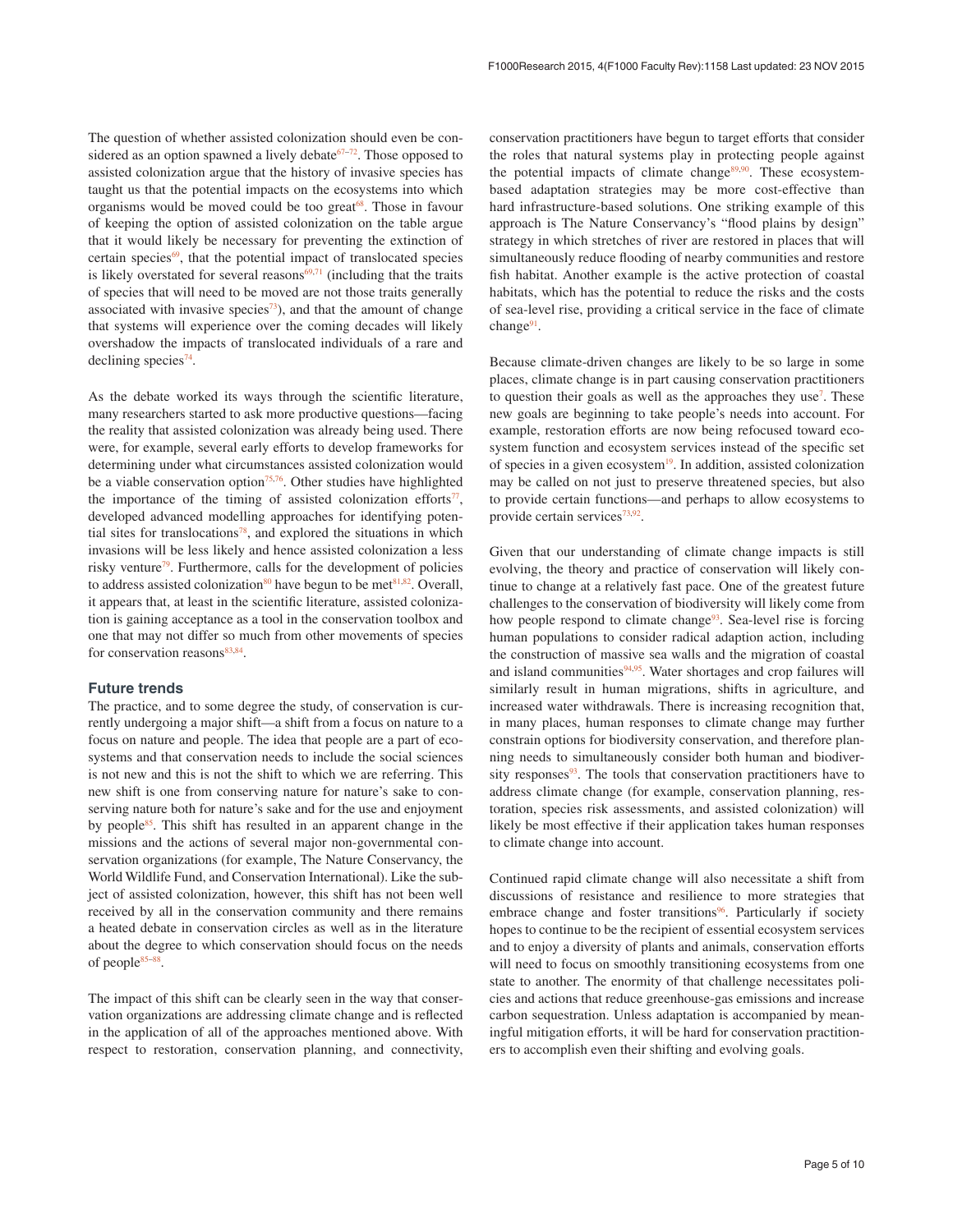#### <span id="page-5-0"></span>**Abbreviation**

IUCN, International Union for the Conservation of Nature.

#### Competing interests

The authors declare that they have no competing interests.

- Sala OE, Chapin FS, Armesto JJ, *et al.*: **Global biodiversity scenarios for the year 2100.** *Science.* 2000; **287**(5459): 1770–4. **[PubMed Abstract](http://www.ncbi.nlm.nih.gov/pubmed/10710299)** | **[Publisher Full Text](http://dx.doi.org/10.1126/science.287.5459.1770)**
- 2. Millennium Ecosystem Assessment: **Ecosystems and Human Well-being Biodiversity Synthesis.** Washington DC, World Resources Institute. 2005. **[Reference Source](http://www.millenniumassessment.org/documents/document.354.aspx.pdf)**
- 3. Gregory RD, Willis SG, Jiguet F, *et al.*: **An indicator of the impact of climatic change on European bird populations.** *PLoS One.* 2009; **4**(3): e4678. **[PubMed Abstract](http://www.ncbi.nlm.nih.gov/pubmed/19259270)** | **[Publisher Full Text](http://dx.doi.org/10.1371/journal.pone.0004678)** | **[Free Full Text](http://www.ncbi.nlm.nih.gov/pmc/articles/2649536)**
- 4. [C](http://f1000.com/prime/13098956)hen IC, Hill JK, Ohlemüller R, *et al.*: **Rapid range shifts of species associated with high levels of climate warming.** *Science.* 2011; **333**(6045): 1024–6. **[PubMed Abstract](http://www.ncbi.nlm.nih.gov/pubmed/21852500)** | **[Publisher Full Text](http://dx.doi.org/10.1126/science.1206432)** | **[F1000 Recommendation](http://f1000.com/prime/13098956)**
- 5. [P](http://f1000.com/prime/718106717)insky ML, Worm B, Fogarty MJ, *et al.*: **Marine taxa track local climate velocities.** *Science.* 2013; **341**(6151): 1239–42. **[PubMed Abstract](http://www.ncbi.nlm.nih.gov/pubmed/24031017)** | **[Publisher Full Text](http://dx.doi.org/10.1126/science.1239352)** | **[F1000 Recommendation](http://f1000.com/prime/718106717)**
- 6. [L](http://f1000.com/prime/718558241)ane JE, Kruuk LE, Charmantier A, *et al.*: **Delayed phenology and reduced fitness associated with climate change in a wild hibernator.** *Nature.* 2012; **489**(7417): 554–7.
- **[PubMed Abstract](http://www.ncbi.nlm.nih.gov/pubmed/22878721)** | **[Publisher Full Text](http://dx.doi.org/10.1038/nature11335)** | **[F1000 Recommendation](http://f1000.com/prime/718558241)**

7. Watson JEM, Iwamura T, Butt N: **Mapping vulnerability and conservation adaptation strategies under climate change.** *Nat Clim Change.* 2013; **3**(11): 989–94. **[Publisher Full Text](http://dx.doi.org/10.1038/nclimate2007)**

- 8. Thuiller W, Lavorel S, Araújo MB, *et al.*: **Climate change threats to plant diversity**
- **in Europe.** *Proc Natl Acad Sci U S A.* 2005; **102**(23): 8245–50. **[PubMed Abstract](http://www.ncbi.nlm.nih.gov/pubmed/15919825)** | **[Publisher Full Text](http://dx.doi.org/10.1073/pnas.0409902102)** | **[Free Full Text](http://www.ncbi.nlm.nih.gov/pmc/articles/1140480)** 9. Peterson AT, Ortega-Huerta MA, Bartley J, *et al.*: **Future projections for Mexican faunas under global climate change scenarios.** *Nature.* 2002; **416**(6881): 626–9. **[PubMed Abstract](http://www.ncbi.nlm.nih.gov/pubmed/11948349)** | **[Publisher Full Text](http://dx.doi.org/10.1038/416626a)**
- 10. Lawler JJ, Shafer SL, White D, *et al.*: **Projected climate-induced faunal change in the Western Hemisphere.** *Ecology.* 2009; **90**(3): 588–97. **[PubMed Abstract](http://www.ncbi.nlm.nih.gov/pubmed/19341131)** | **[Publisher Full Text](http://dx.doi.org/10.1890/08-0823.1)**
- 11. Chapman S, Mustin K, Renwick AR, *et al.*: **Publishing trends on climate change vulnerability in the conservation literature reveal a predominant focus on direct impacts and long time-scales.** *Divers Distrib.* 2014; **20**(10): 1221–8. **[Publisher Full Text](http://dx.doi.org/10.1111/ddi.12234)**
- 12. Schmitz OJ, Lawler JJ, Beier P, *et al.*: **Conserving Biodiversity: Practical Guidance about Climate Change Adaptation Approaches in Support of Land-use Planning.** *Nat Areas J.* 2015; **35**(1): 190–203. **[Publisher Full Text](http://dx.doi.org/10.3375/043.035.0120)**
- 13. Seimon A, Watson J, Dave R, *et al.*: **A Review of Climate Change Adaptation Initiatives within the Africa Biodiversity Collaborative Group Members.** *ABCG Arlingt USA.* 2011; 124. **[Reference Source](http://pdf.usaid.gov/pdf_docs/Pdacs576.pdf)**
- 14. National Research Council: **Restoration of Aquatic Ecosystems: Science, Technology, and Public Policy**. Haworth Press. 1992. **[Reference Source](http://www.nap.edu/read/1807/chapter/1)**
- 15. Harris JA, Hobbs RJ, Higgs E, *et al.*: **Ecological restoration and global climate change.** *Restor Ecol.* 2006; **14**(2): 170–6. **[Publisher Full Text](http://dx.doi.org/10.1111/j.1526-100X.2006.00136.x)**
- 16. Wiens JA, Hobbs RJ: **Integrating Conservation and Restoration in a Changing World.** *BioScience.* 2015; **65**(3): 302–12. **[Publisher Full Text](http://dx.doi.org/10.1093/biosci/biu235)**
- 17. Hiers JK, Mitchell RJ, Barnett A, *et al.*: **The dynamic reference concept: measuring restoration success in a rapidly changing no-analogue future.** *Ecol Restor.* 2012; **30**(1): 27–36. **[Publisher Full Text](http://dx.doi.org/10.3368/er.30.1.27)**
- 18. Padonou EA, Teka O, Bachmann Y, *et al.*: **Using species distribution models to select species resistant to climate change for ecological restoration of** *bowé* **in West Africa.** *Afr J Ecol.* 2015; **53**(1): 83–92. **[Publisher Full Text](http://dx.doi.org/10.1111/aje.12205)**

### Grant information

Joshua J. Lawler thanks the Wilburforce Foundation and the Denman endowment at the University of Washington for funding.

*I confirm that the funders had no role in study design, data collection and analysis, decision to publish, or preparation of the manuscript.*



- 19. Starzomski BM: **Novel ecosystems and climate change.** In: Hobbs RJ, Higgs ES, Hall CA, editors. *Novel Ecosystems: Intervening in the New Ecological World Order*. West Sussex UK, Wiley-Blackwell. 2013; 88–101. **[Publisher Full Text](http://dx.doi.org/10.1002/9781118354186.ch10)**
- 20. Wildlife Conservation Society: **WCS Climate Adaptation Fund Grants List.** Bozeman Montana USA, Wildlife Conservation Society. 2014. **[Reference Source](http://www.wcsnorthamerica.org/AdminPlus/Docustore.aspx?Command=Core_Download&EntryId=27745)**
- 21. Margules CR, Pressey RL: **Systematic conservation planning.** *Nature.* 2000; **405**(6783): 243–53. **[PubMed Abstract](http://www.ncbi.nlm.nih.gov/pubmed/10821285)** | **[Publisher Full Text](http://dx.doi.org/10.1038/35012251)**
- 22. Groves CR: **Drafting a Conservation Blueprint: A Practitioners Guide to**
- **Planning for Biodiversity.** Washington DC, Island Press. 2003; **22**(2): 147–148. **[Reference Source](https://islandpress.org/book/drafting-a-conservation-blueprint)**
- 23. Pressey RL, Cabeza M, Watts ME, *et al.*: **Conservation planning in a changing world.** *Trends Ecol Evol.* 2007; **22**(11): 583–92. **[PubMed Abstract](http://www.ncbi.nlm.nih.gov/pubmed/17981360)** | **[Publisher Full Text](http://dx.doi.org/10.1016/j.tree.2007.10.001)**
- 24. Williams P, Hannah L, Andelman S, *et al.*: **Planning for climate change: Identifying minimum-dispersal corridors for the Cape proteaceae.** *Conserv Biol.* 2005; **19**(4): 1063–74. **[Publisher Full Text](http://dx.doi.org/10.1111/j.1523-1739.2005.00080.x)**
- 25. Carroll C: **Role of climatic niche models in focal-species-based conservation planning: Assessing potential effects of climate change on Northern Spotted Owl in the Pacific Northwest, USA.** *Biol Conserv.* 2010; **143**(6): 1432–7. **[Publisher Full Text](http://dx.doi.org/10.1016/j.biocon.2010.03.018)**
- 26. Carvalho SB, Brito JC, Crespo EG, *et al.*: **Conservation planning under climate change: Toward accounting for uncertainty in predicted species distributions to increase confidence in conservation investments in space and time.** *Biol Conserv.* 2011; **144**(7): 2020–30. **[Publisher Full Text](http://dx.doi.org/10.1016/j.biocon.2011.04.024)**
- 27. **F** [K](http://f1000.com/prime/724142794)ujala H, Moilanen A, Araújo MB, *et al.*: **Conservation planning with uncertain climate change projections.** *PLoS One.* 2013; **8**(2): e53315. **[PubMed Abstract](http://www.ncbi.nlm.nih.gov/pubmed/23405068)** | **[Publisher Full Text](http://dx.doi.org/10.1371/journal.pone.0053315)** | **[Free Full Text](http://www.ncbi.nlm.nih.gov/pmc/articles/3566137)** | **[F1000 Recommendation](http://f1000.com/prime/724142794)**
- 28. [G](http://f1000.com/prime/717963613)illson L, Dawson TP, Jack S, *et al.*: **Accommodating climate change contingencies in conservation strategy.** *Trends Ecol Evol.* 2013; **28**(3): 135–42. **[PubMed Abstract](http://www.ncbi.nlm.nih.gov/pubmed/23146578)** | **[Publisher Full Text](http://dx.doi.org/10.1016/j.tree.2012.10.008)** | **[F1000 Recommendation](http://f1000.com/prime/717963613)**
- 29. Lawler JJ, Tear TH, Pyke C, *et al.*: **Resource management in a changing and uncertain climate.** *Front Ecol Environ.* 2010; **8**(1): 35–43. **[Publisher Full Text](http://dx.doi.org/10.1890/070146)**
- 30. Millar CI, Stephenson NL, Stephens SL: **Climate change and forests of the future: managing in the face of uncertainty.** *Ecol Appl.* 2007; **17**(8): 2145–51. **[PubMed Abstract](http://www.ncbi.nlm.nih.gov/pubmed/18213958)** | **[Publisher Full Text](http://dx.doi.org/10.1890/06-1715.1)**
- 31. Game ET, Lipsett-Moore G, Saxon E, *et al.*: **Incorporating climate change adaptation into national conservation assessments.** *Glob Change Biol.* 2011; **17**(10): 3150–60. **[Publisher Full Text](http://dx.doi.org/10.1111/j.1365-2486.2011.02457.x)**
- 32. Groves CR, Game ET, Anderson MG, *et al.*: **Incorporating climate change into systematic conservation planning.** *Biodivers Conserv.* 2012; **21**(7): 1651–71. **[Publisher Full Text](http://dx.doi.org/10.1007/s10531-012-0269-3)**
- 33. Anderson MG, Ferree CE: **Conserving the stage: climate change and the geophysical underpinnings of species diversity.** *PLoS One.* 2010; **5**(7): e11554. **[PubMed Abstract](http://www.ncbi.nlm.nih.gov/pubmed/20644646)** | **[Publisher Full Text](http://dx.doi.org/10.1371/journal.pone.0011554)** | **[Free Full Text](http://www.ncbi.nlm.nih.gov/pmc/articles/2904386)**
- 34. Lawler JJ, Ackerly DD, Albano CM, *et al.*: **The theory behind, and the challenges of, conserving nature's stage in a time of rapid change.** *Conserv Biol.* 2015; **29**(3): 618–29. **[PubMed Abstract](http://www.ncbi.nlm.nih.gov/pubmed/25922899)** | **[Publisher Full Text](http://dx.doi.org/10.1111/cobi.12505)**
- 35. [B](http://f1000.com/prime/721995074)eier P, Brost B: **Use of land facets to plan for climate change: conserving the arenas, not the actors.** *Conserv Biol.* 2010; **24**(3): 701–10. **[PubMed Abstract](http://www.ncbi.nlm.nih.gov/pubmed/20067491)** | **[Publisher Full Text](http://dx.doi.org/10.1111/j.1523-1739.2009.01422.x)** | **[F1000 Recommendation](http://f1000.com/prime/721995074)**
- 36. Ashcroft MB, Chisholm LA, French KO: **Climate change at the landscape scale: predicting fine-grained spatial heterogeneity in warming and potential refugia for vegetation.** *Glob Change Biol.* 2009; **15**(3): 656–67. **[Publisher Full Text](http://dx.doi.org/10.1111/j.1365-2486.2008.01762.x)**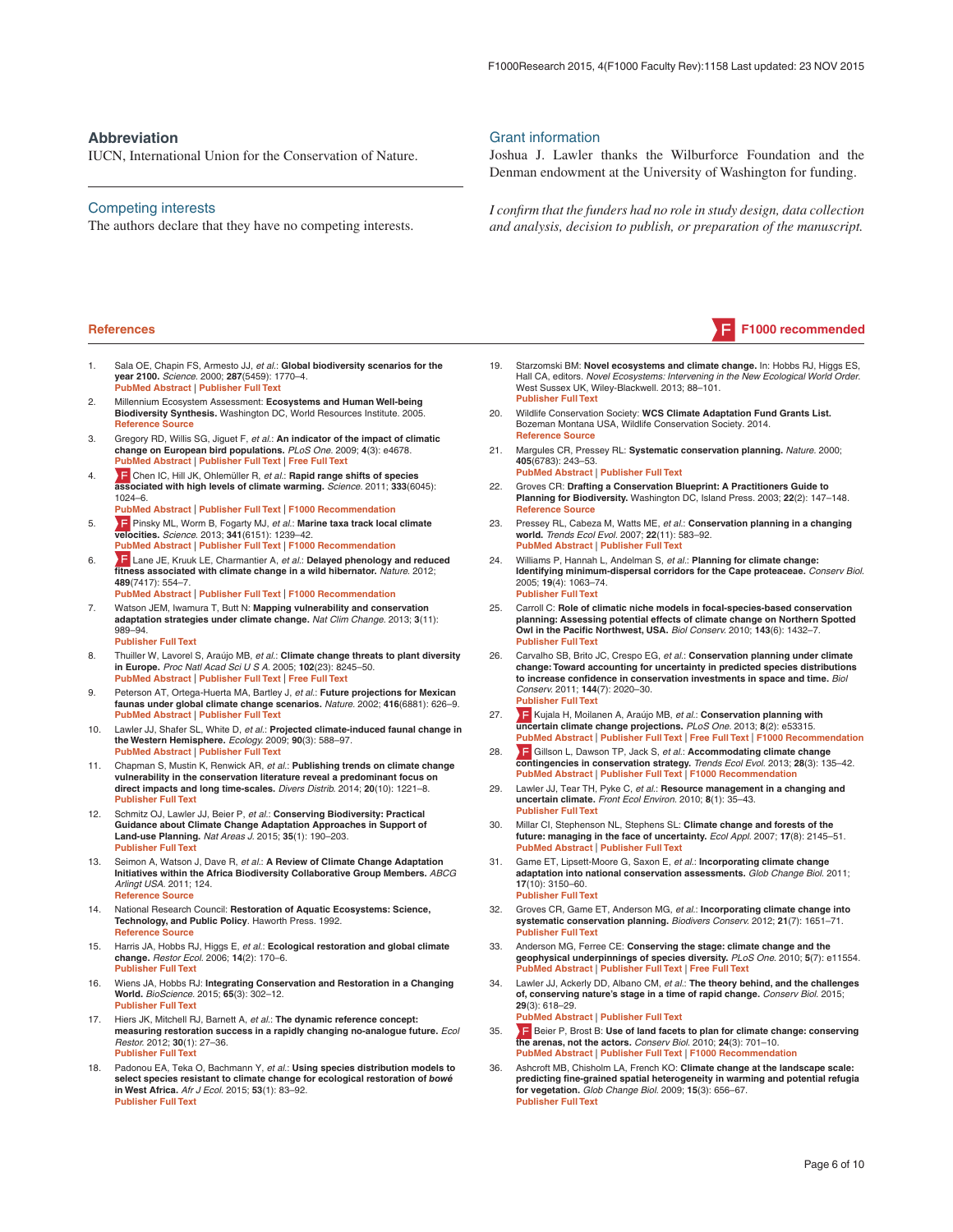- <span id="page-6-0"></span>Hodgson JA, Thomas CD, Wintle BA, et al.: **Climate change, connectivity and conservation decision making: back to basics.** *J Appl Ecol.* 2009; **46**(5): 964–9. **[Publisher Full Text](http://dx.doi.org/10.1111/j.1365-2664.2009.01695.x)**
- 38. Mawdsley JR, O'Malley R, Ojima DS: **A review of climate-change adaptation strategies for wildlife management and biodiversity conservation.** *Conserv Biol.* 2009; **23**(5): 1080–9. **[PubMed Abstract](http://www.ncbi.nlm.nih.gov/pubmed/19549219)** | **[Publisher Full Text](http://dx.doi.org/10.1111/j.1523-1739.2009.01264.x)**
- 39. Lawler JJ: **Climate change adaptation strategies for resource management and conservation planning.** *Ann N Y Acad Sci.* 2009; **1162**: 79–98. **[PubMed Abstract](http://www.ncbi.nlm.nih.gov/pubmed/19432646)** | **[Publisher Full Text](http://dx.doi.org/10.1111/j.1749-6632.2009.04147.x)**
- 40. Heller NE, Zavaleta ES: **Biodiversity management in the face of climate change: A review of 22 years of recommendations.** *Biol Conserv.* 2009; **142**(1): 14–32. **[Publisher Full Text](http://dx.doi.org/10.1016/j.biocon.2008.10.006)**
- 41. Phillips SJ, Williams P, Midgley G, *et al.*: **Optimizing dispersal corridors for the Cape Proteaceae using network flow.** *Ecol Appl.* 2008; **18**(5): 1200–11. **[PubMed Abstract](http://www.ncbi.nlm.nih.gov/pubmed/18686581)** | **[Publisher Full Text](http://dx.doi.org/10.1890/07-0507.1)**
- 42. Vos CC, Berry P, Opdam P, *et al.*: **Adapting landscapes to climate change: examples of climate-proof ecosystem networks and priority adaptation zones.** *J Appl Ecol.* 2008; **45**(6): 1722–31. **[Publisher Full Text](http://dx.doi.org/10.1111/j.1365-2664.2008.01569.x)**
- 43. McKelvey KS, Copeland JP, Schwartz MK, *et al.*: **Climate change predicted to shift wolverine distributions, connectivity, and dispersal corridors.** *Ecol Appl.* 2011; **21**(8): 2882–97. **[Publisher Full Text](http://dx.doi.org/10.1890/10-2206.1)**
- 44. Brost BM, Beier P: **Use of land facets to design linkages for climate change.** *Ecol Appl.* 2012; **22**(1): 87–103. **[PubMed Abstract](http://www.ncbi.nlm.nih.gov/pubmed/22471077)** | **[Publisher Full Text](http://dx.doi.org/10.1890/11-0213.1)**
- 45. Beier P: **Conceptualizing and designing corridors for climate change.** *Ecol Restor.* 2012; **30**(4): 312–9. **[Publisher Full Text](http://dx.doi.org/10.3368/er.30.4.312)**
- 46. Nuñez TA, Lawler JJ, McRae BH, *et al.*: **Connectivity planning to address climate change.** *Conserv Biol.* 2013; **27**(2): 407–16. **[PubMed Abstract](http://www.ncbi.nlm.nih.gov/pubmed/23410037)** | **[Publisher Full Text](http://dx.doi.org/10.1111/cobi.12014)**
- 47. Mackey BG, Watson JEM, Hope G, *et al.*: **Climate change, biodiversity conservation, and the role of protected areas: An Australian perspective.** *Biodiversity.* 2008; **9**(3–4): 11–8. **[Publisher Full Text](http://dx.doi.org/10.1080/14888386.2008.9712902)**
- 48. Watson JEM, Fuller RA, Watson AWT, *et al.*: **Wilderness and future conservation priorities in Australia.** *Divers Distrib.* 2009; **15**(6): 1028–36. **[Publisher Full Text](http://dx.doi.org/10.1111/j.1472-4642.2009.00601.x)**
- 49. Hodgson JA, Thomas CD, Cinderby S, *et al.*: **Habitat re-creation strategies for promoting adaptation of species to climate change.** *Conserv Lett.* 2011; **4**(4): 289–97.

#### **[Publisher Full Text](http://dx.doi.org/10.1111/j.1755-263X.2011.00177.x)**

- 50. Thomas CD, Cameron A, Green RE, *et al.*: **Extinction risk from climate change.** *Nature.* 2004; **427**(6970): 145–8. **[PubMed Abstract](http://www.ncbi.nlm.nih.gov/pubmed/14712274)** | **[Publisher Full Text](http://dx.doi.org/10.1038/nature02121)**
- 51. Time [F](http://f1000.com/prime/724133806)oden WB, Butchart SHM, Stuart SN, *et al.*: **Identifying the world's most**<br>climate change vulnerable species: a systematic trait-based assessment of all<br>birds, amphibians and corals. *PLoS One.* 2013; 8(6): e654 **[PubMed Abstract](http://www.ncbi.nlm.nih.gov/pubmed/23950785)** | **[Publisher Full Text](http://dx.doi.org/10.1371/journal.pone.0065427)** | **[Free Full Text](http://www.ncbi.nlm.nih.gov/pmc/articles/3680427)** | **[F1000 Recommendation](http://f1000.com/prime/724133806)**
- 52. Akçakaya HR, Butchart SHM, Watson JEM, *et al.*: **Preventing species extinctions resulting from climate change.** *Nat Clim Change.* 2014; **4**(12): 1048–9. **[Publisher Full Text](http://dx.doi.org/10.1038/nclimate2455)**
- 53. Pearson RG, Stanton JC, Shoemaker KT, *et al.*: **Life history and spatial traits predict extinction risk due to climate change.** *Nat Clim Change.* 2014; **4**(3): 217–21.
	- **[Publisher Full Text](http://dx.doi.org/10.1038/nclimate2113)**
- 54. [S](http://f1000.com/prime/725266580)tanton JC, Shoemaker KT, Pearson RG, *et al.*: **Warning times for species extinctions due to climate change.** *Glob Chang Biol.* 2015; **21**(3): 1066–77. **[PubMed Abstract](http://www.ncbi.nlm.nih.gov/pubmed/25263856)** | **[Publisher Full Text](http://dx.doi.org/10.1111/gcb.12721)** | **[F1000 Recommendation](http://f1000.com/prime/725266580)**
- 55. [K](http://f1000.com/prime/718273117)eith DA, Mahony M, Hines H, *et al.*: **Detecting extinction risk from climate change by IUCN Red List criteria.** *Conserv Biol.* 2014; **28**(3): 810–9. **[PubMed Abstract](http://www.ncbi.nlm.nih.gov/pubmed/24512339)** | **[Publisher Full Text](http://dx.doi.org/10.1111/cobi.12234)** | **[F1000 Recommendation](http://f1000.com/prime/718273117)**
- 56. Kerr RA: **Climate change. Humans are driving extreme weather; time to prepare.** *Science.* 2011; **334**(6059): 1040. **[PubMed Abstract](http://www.ncbi.nlm.nih.gov/pubmed/22116846)** | **[Publisher Full Text](http://dx.doi.org/10.1126/science.334.6059.1040)**
- 57. IPCC: **Climate Change 2014: Impacts, Adaptation, and Vulnerability. Contribution of Working Group II to the Fifth Assessment Report of the Intergovernmental Panel on Climate Change.** Cambridge, UK, Cambridge University Press. 2014. **[Reference Source](https://ipcc-wg2.gov/AR5/report/)**
- 58. [W](http://f1000.com/prime/720603132)alther GR: **Community and ecosystem responses to recent climate change.** *Philos Trans R Soc Lond B Biol Sci.* 2010; **365**(1549): 2019–24. **[PubMed Abstract](http://www.ncbi.nlm.nih.gov/pubmed/20513710)** | **[Publisher Full Text](http://dx.doi.org/10.1098/rstb.2010.0021)** | **[Free Full Text](http://www.ncbi.nlm.nih.gov/pmc/articles/2880129)** | **[F1000 Recommendation](http://f1000.com/prime/720603132)**
- 59. Sherwin HA, Montgomery WI, Lundy MG: **The impact and implications of climate change for bats.** *Mammal Rev.* 2013; **43**(3): 171–82. **[Publisher Full Text](http://dx.doi.org/10.1111/j.1365-2907.2012.00214.x)**
- 60. Rebelo H, Tarroso P, Jones G: **Predicted impact of climate change on European bats in relation to their biogeographic patterns.** *Glob Change Biol.* 2010; **16**(2): 561–76. **[Publisher Full Text](http://dx.doi.org/10.1111/j.1365-2486.2009.02021.x)**

- 61. Hegerl GC, Hanlon H, Beierkuhnlein C: **Climate science: Elusive extremes.** *Nat Geosci.* 2011; **4**(3): 142–3. **[Publisher Full Text](http://dx.doi.org/10.1038/ngeo1090)**
- 62. Ameca y Juárez EI, Mace GM, Cowlishaw G, *et al.*: **Assessing exposure to extreme climatic events for terrestrial mammals.** *Conserv Lett.* 2013; **6**(3): 145–53. **[Publisher Full Text](http://dx.doi.org/10.1111/j.1755-263X.2012.00306.x)**
- 63. Glick P, Stein BA, Edelson NA: **Scanning the Conservation Horizon: A Guide to Climate Change Vulnerability Assessment.** Washington DC, National Wildlife Federation. 2011. **[Reference Source](http://www.habitat.noaa.gov/pdf/scanning_the_conservation_horizon.pdf)**
- 64. Lankford AJ, Svancara LK, Lawler JJ, *et al.*: **Comparison of climate change vulnerability assessments for wildlife.** *Wildl Soc Bull.* 2014; **38**(2): 386–94. **[Publisher Full Text](http://dx.doi.org/10.1002/wsb.399)**
- 65. [D](http://f1000.com/prime/718020124)awson TP, Jackson ST, House JI, *et al.*: **Beyond predictions: biodiversity conservation in a changing climate.** *Science.* 2011; **332**(6025): 53–8. **[PubMed Abstract](http://www.ncbi.nlm.nih.gov/pubmed/21454781) | [Publisher Full Text](http://dx.doi.org/10.1126/science.1200303) | F1000 Rec**
- 66. IUCN S: **Guidelines for reintroductions and other conservation translocations.** Gland Switz Camb U K IUCNSSC Re-Introd Spec Group. 2013. **[Reference Source](https://portals.iucn.org/library/efiles/documents/2013-009.pdf)**
- 67. [M](http://f1000.com/prime/1075773)cLachlan JS, Hellmann JJ, Schwartz MW: **A framework for debate of assisted migration in an era of climate change.** *Conserv Biol.* 2007; **21**(2): 297–302. **[PubMed Abstract](http://www.ncbi.nlm.nih.gov/pubmed/17391179)** | **[Publisher Full Text](http://dx.doi.org/10.1111/j.1523-1739.2007.00676.x)** | **[F1000 Recommendation](http://f1000.com/prime/1075773)**
- 68. [R](http://f1000.com/prime/1160249)icciardi A, Simberloff D: **Assisted colonization is not a viable conservation strategy.** *Trends Ecol Evol.* 2009; **24**(5): 248–53. **[PubMed Abstract](http://www.ncbi.nlm.nih.gov/pubmed/19324453)** | **[Publisher Full Text](http://dx.doi.org/10.1016/j.tree.2008.12.006)** | **[F1000 Recommendation](http://f1000.com/prime/1160249)**
- 69. Schlaepfer MA, Helenbrook WD, Searing KB, *et al.*: **Assisted colonization: evaluating contrasting management actions (and values) in the face of uncertainty.** *Trends Ecol Evol.* 2009; **24**(9): 471–2. author reply 476–7. **[PubMed Abstract](http://www.ncbi.nlm.nih.gov/pubmed/19595475)** | **[Publisher Full Text](http://dx.doi.org/10.1016/j.tree.2009.05.008)**
- 70. Seddon PJ, Armstrong DP, Soorae P, *et al.*: **The risks of assisted colonization.** *Conserv Biol.* 2009; **23**(4): 788–9. **[PubMed Abstract](http://www.ncbi.nlm.nih.gov/pubmed/19627304)** | **[Publisher Full Text](http://dx.doi.org/10.1111/j.1523-1739.2009.01200.x)**
- 71. Vitt P, Havens K, Hoegh-Guldberg O: **Assisted migration: part of an integrated conservation strategy.** *Trends Ecol Evol.* 2009; **24**(9): 473–4. author reply 476–7. **[PubMed Abstract](http://www.ncbi.nlm.nih.gov/pubmed/19595474)** | **[Publisher Full Text](http://dx.doi.org/10.1016/j.tree.2009.05.007)**
- 72. Hewitt N, Klenk N, Smith AL, *et al.*: **Taking stock of the assisted migration debate.** *Biol Conserv.* 2011; **144**(11): 2560–72. **[Publisher Full Text](http://dx.doi.org/10.1016/j.biocon.2011.04.031)**
- 73. Gallagher RV, Makinson RO, Hogbin PM, *et al.*: **Assisted colonization as a climate change adaptation tool.** *Austral Ecol.* 2015; **40**(1): 12–20. **[Publisher Full Text](http://dx.doi.org/10.1111/aec.12163)**
- 74. Kostyack J, Lawler JJ, Goble DD, *et al.*: **Beyond reserves and corridors: policy solutions to facilitate the movement of plants and animals in a changing climate.** *Bioscience.* 2011; **61**(9): 713–9. **[Publisher Full Text](http://dx.doi.org/10.1525/bio.2011.61.9.10)**
- 75. [H](http://f1000.com/prime/720190864)oegh-Guldberg O, Hughes L, McIntyre S, *et al.*: **Ecology. Assisted colonization and rapid climate change.** *Science.* 2008; **321**(5887): 345–6. **[PubMed Abstract](http://www.ncbi.nlm.nih.gov/pubmed/18635780)** | **[Publisher Full Text](http://dx.doi.org/10.1126/science.1157897)** | **[F1000 Recommendation](http://f1000.com/prime/720190864)**
- 76. [R](http://f1000.com/prime/723916727)ichardson DM, Hellmann JJ, McLachlan JS, *et al.*: **Multidimensional evaluation of managed relocation.** *Proc Natl Acad Sci U S A.* 2009; **106**(24): 9721–4.
- **[PubMed Abstract](http://www.ncbi.nlm.nih.gov/pubmed/19509337)** | **[Publisher Full Text](http://dx.doi.org/10.1073/pnas.0902327106)** | **[Free Full Text](http://www.ncbi.nlm.nih.gov/pmc/articles/2694035)** | **[F1000 Recommendation](http://f1000.com/prime/723916727)** 77. McDonald-Madden E, Runge MC, Possingham HP, *et al.*: **Optimal timing for**
- **managed relocation of species faced with climate change.** *Nat Clim Change.* 2011; **1**(5): 261–5. **[Publisher Full Text](http://dx.doi.org/10.1038/nclimate1170)**
- 78. [F](http://f1000.com/prime/718267867)ordham DA, Watts MJ, Delean S, *et al.*: **Managed relocation as an adaptation strategy for mitigating climate change threats to the persistence of an endangered lizard.** *Glob Chang Biol.* 2012; **18**(9): 2743–55. **[PubMed Abstract](http://www.ncbi.nlm.nih.gov/pubmed/24501053)** | **[Publisher Full Text](http://dx.doi.org/10.1111/j.1365-2486.2012.02742.x)** | **[F1000 Recommendation](http://f1000.com/prime/718267867)**
- 79. McIntyre S: **Ecological and anthropomorphic factors permitting low-risk assisted colonization in temperate grassy woodlands.** *Biol Conserv.* 2011; **144**(6): 1781–9. **[Publisher Full Text](http://dx.doi.org/10.1016/j.biocon.2011.03.023)**
- 80. Schwartz MW, Hellmann JJ, McLachlan JM, *et al.*: **Managed Relocation: Integrating the Scientific, Regulatory, and Ethical Challenges.** *BioScience.* 2012; **62**(8): 732–43. **[Publisher Full Text](http://dx.doi.org/10.1525/bio.2012.62.8.6)**
- 81. Klenk NL: **The development of assisted migration policy in Canada: An analysis of the politics of composing future forests.** *Land Use Policy.* 2015; **44**: 101–9. **[Publisher Full Text](http://dx.doi.org/10.1016/j.landusepol.2014.12.003)**
- 82. Klenk NL, Larson BMH: **The assisted migration of western larch in British Columbia: A signal of institutional change in forestry in Canada?** *Glob Environ Change.* 2015; **31**(0): 20–7. **[Publisher Full Text](http://dx.doi.org/10.1016/j.gloenvcha.2014.12.002)**
- 83. **T** [T](http://f1000.com/prime/720492627)homas CD: Translocation of species, climate change, and the end of **trying to recreate past ecological communities.** *Trends Ecol Evo.* 2011; **26**(5): 216–21. **[PubMed Abstract](http://www.ncbi.nlm.nih.gov/pubmed/21411178)** | **[Publisher Full Text](http://dx.doi.org/10.1016/j.tree.2011.02.006)** | **[F1000 Recommendation](http://f1000.com/prime/720492627)**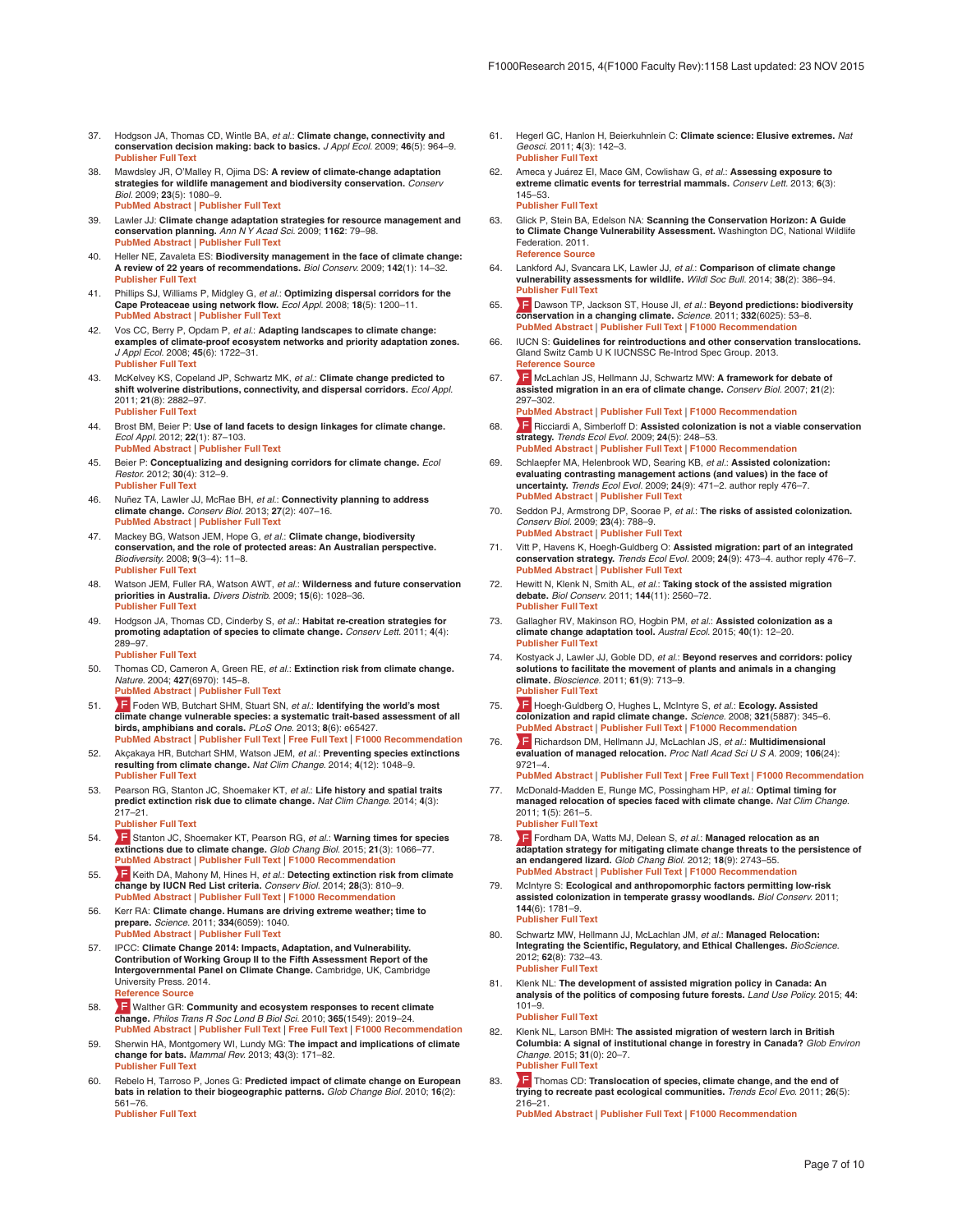- <span id="page-7-0"></span>84. Seddon PJ, Griffiths CJ, Soorae PS, *et al.*: **Reversing defaunation: restoring species in a changing world.** *Science.* 2014; **345**(6195): 406–12. **[PubMed Abstract](http://www.ncbi.nlm.nih.gov/pubmed/25061203)** | **[Publisher Full Text](http://dx.doi.org/10.1126/science.1251818)**
- 85. Kareiva P, Marvier M: **What Is Conservation Science?** *BioScience.* 2012; **62**(11): 962–9. **[Publisher Full Text](http://dx.doi.org/10.1525/bio.2012.62.11.5)**
- 86. Soule M: **Also seeking common ground in conservation.** *Conserv Biol.* 2014; **28**(3): 637–8. **[PubMed Abstract](http://www.ncbi.nlm.nih.gov/pubmed/24702594)** | **[Publisher Full Text](http://dx.doi.org/10.1111/cobi.12293)**
- 87. Soulé M: **The "new conservation".** *Conserv Biol.* 2013; **27**(5): 895–7. **[Publisher Full Text](http://dx.doi.org/10.1111/cobi.12147)**
- 88. Tallis H, Lubchenco J: **Working together: A call for inclusive conservation.** *Nature.* 2014; **515**(7525): 27–8. **[PubMed Abstract](http://www.ncbi.nlm.nih.gov/pubmed/25373659)** | **[Publisher Full Text](http://dx.doi.org/10.1038/515027a)**
- 89. Jones HP, Hole DG, Zavaleta ES: **Harnessing nature to help people adapt to climate change.** *Nat Clim Change.* 2012; **2**: 504–9. **[Publisher Full Text](http://dx.doi.org/10.1038/nclimate1463)**
- 90. Hobbs RJ, Higgs E, Hall CM, *et al.*: **Managing the whole landscape: historical, hybrid, and novel ecosystems.** *Front Ecol Environ.* 2014; **12**(10): 557–64. **[Publisher Full Text](http://dx.doi.org/10.1890/130300)**
- 91. Arkema KK, Guannel G, Verutes G, *et al.*: **Coastal habitats shield people and property from sea-level rise and storms.** *Nat Clim Change.* 2013; **3**(10): 913–8. **[Publisher Full Text](http://dx.doi.org/10.1038/nclimate1944)**
- 92. Lunt ID, Byrne M, Hellmann JJ, *et al.*: **Using assisted colonisation to conserve biodiversity and restore ecosystem function under climate change.** *Biol Conserv.* 2013; **157**: 172–7. **[Publisher Full Text](http://dx.doi.org/10.1016/j.biocon.2012.08.034)**
- 93. Watson JEM: **Human Responses to Climate Change will Seriously Impact Biodiversity Conservation: It's Time We Start Planning for Them.** *Conserv Lett.* 2014; **7**(1): 1–2. **[Publisher Full Text](http://dx.doi.org/10.1111/conl.12083)**
- 94. Wyett K: **Escaping a Rising Tide: Sea Level Rise and Migration in Kiribati.** *Asia Pac Policy Stud.* 2014; **1**(1): 171–85. **[Publisher Full Text](http://dx.doi.org/10.1002/app5.7)**
- 95. Birk T, Rasmussen K: **Migration from atolls as climate change adaptation: Current practices, barriers and options in Solomon Islands.** *Nat Resour Forum.* 2014; **38**(1): 1–13. **[Publisher Full Text](http://dx.doi.org/10.1111/1477-8947.12038)**
- 96. Chornesky EA, Ackerly DD, Beier P, *et al.*: **Adapting California's Ecosystems to a Changing Climate.** *BioScience.* 2015; **65**(3): 247–62. **[Publisher Full Text](http://dx.doi.org/10.1093/biosci/biu233)**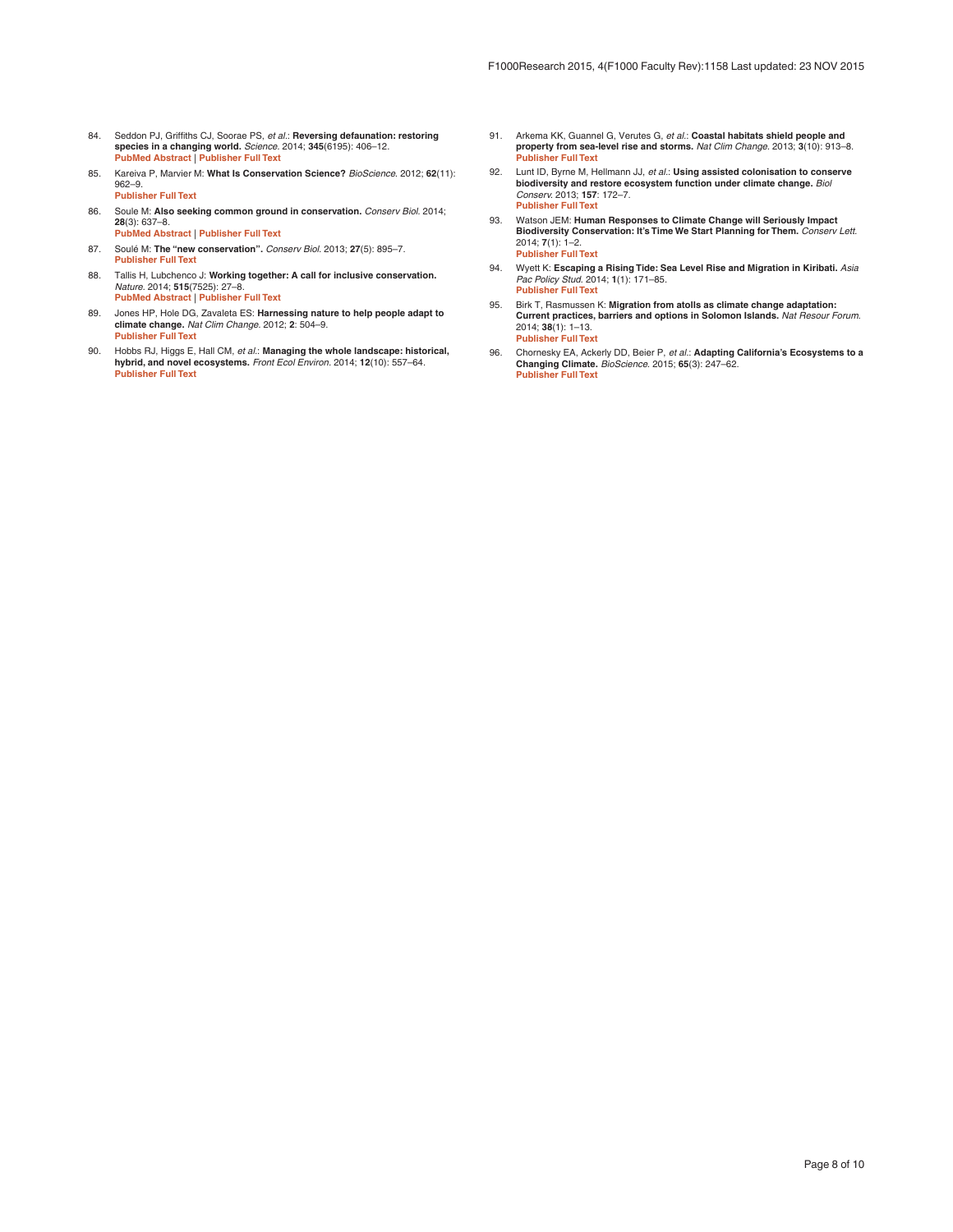# **Open Peer Review**

# **Current Referee Status:**

VVV

**Version 1**

Referee Report 28 October 2015

**doi:**[10.5256/f1000research.6964.r10950](http://dx.doi.org/10.5256/f1000research.6964.r10950)



**Bruce Stein**

Climate Adaptation and Resilience, National Wildlife Federation, Washington, DC, USA

**I have read this submission. I believe that I have an appropriate level of expertise to confirm that it is of an acceptable scientific standard.**

*Competing Interests:* No competing interests were disclosed.

Referee Report 28 October 2015

**doi:**[10.5256/f1000research.6964.r10949](http://dx.doi.org/10.5256/f1000research.6964.r10949)



# **A Townsend Peterson**

Biodiversity Institute and Department of Ecology and Evolutionary Biology, The University of Kansas, Lawrence, KS, USA

**I have read this submission. I believe that I have an appropriate level of expertise to confirm that it is of an acceptable scientific standard.**

*Competing Interests:* No competing interests were disclosed.

Referee Report 28 October 2015

**doi:**[10.5256/f1000research.6964.r10948](http://dx.doi.org/10.5256/f1000research.6964.r10948)



# **Paul Beier**

School of Forestry, Northern Arizona University, Flagstaff, AZ, USA

**I have read this submission. I believe that I have an appropriate level of expertise to confirm that it is of an acceptable scientific standard.**

*Competing Interests:* No competing interests were disclosed.